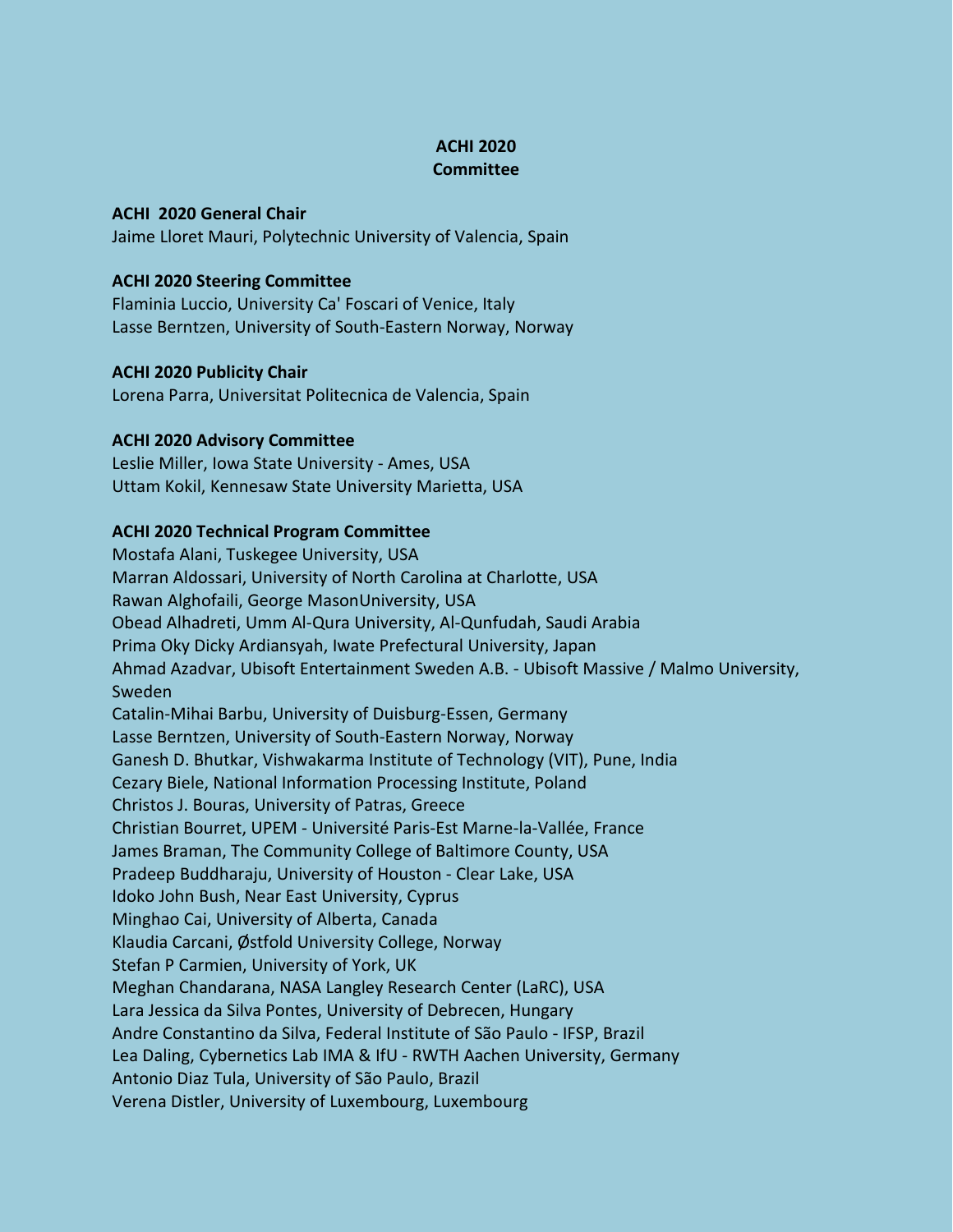Krzysztof Dobosz, Silesian University of Technology - Institute of Informatics, Poland Margaret Drouhard, University of Washington, USA Ahmed Elkaseer, Karlsruhe Institute of Technology, Germany Pardis Emami-Naeini, Carnegie Mellon University, USA Stefano Federici, University of Perugia, Italy Jicheng Fu, University of Central Oklahoma, USA Somchart Fugkeaw, Mahidol University - Nakhonpathom, Thailand Pablo Gallego, Independent Researcher, Spain Dagmawi Lemma Gobena, Addis Ababa University, Ethiopia Benedikt Gollan, Research Studios Austria FG mbH, Austria Bernard Grabot, INP-ENIT, France Denis Gracanin, Virginia Tech, USA Andrina Granic, University of Split, Croatia Ibrahim A. Hameed, Norwegian University of Science and Technology (NTNU), Norway Ragnhild Halvorsrud, SINTEF Digital, Norway Haikun Huang, University of Massachusetts, Boston, USA Maria Hwang, Fashion Institute of Technology (FIT), New York City, USA Sara Ibarra Vargas, Institución Universitaria Pascual Bravo, Colombia Gökhan İnce, Istanbul Technical University, Turkey Francisco Iniesto, Institute of Educational Technology - The Open University, UK Jamshed Iqbal**,** University of Jeddah, Saudi Arabia Angel Jaramillo-Alcázar, Universidad de Las Américas, Ecuador Oluwafemi Akintunde Jeremiah, Towson University, Maryland, USA Sofia Kaloterakis, Utrecht University, Netherland Yasushi Kambayashi, Nippon Institute of Technology, Japan Ahmed Kamel, Concordia College, USA Simeon Keates, Edinburgh Napier University, UK Suzanne Kieffer, Université catholique de Louvain, Belgium Si Jung "SJ" Kim, University of Nevada, Las Vegas (UNLV), USA Susanne Koch Stigberg, Østfold University College, Norway Uttam Kokil, Kennesaw State University Marietta, USA Daniel Kostrzewa, Silesian University of Technology, Poland Josef Krems, Chemnitz University of Technology, Germany Shiro Kumano, NTT (Nippon Telegraph and Telephone Corporation), Japan Wen-Hsing Lai, National Kaohsiung University of Science and Technology, Taiwan Monica Landoni, Università della Svizzera italiana, Switzerland Maria Teresa Llano Rodriguez, Goldsmiths - University of London, UK Tsai-Yen Li, National Chengchi University, Taiwan Wenjuan Li, The Hong Kong Polytechnic University, Hong Kong Fotis Liarokapis, Masaryk University, Czech Republic Zhicong Lu, University of Toronto, Canada Flaminia Luccio, Universita' Ca' Foscari Venezia, Italy Sergio Luján-Mora, University of Alicante, Spain Yan Luximon, The Hong Kong Polytechnic University, Hong Kong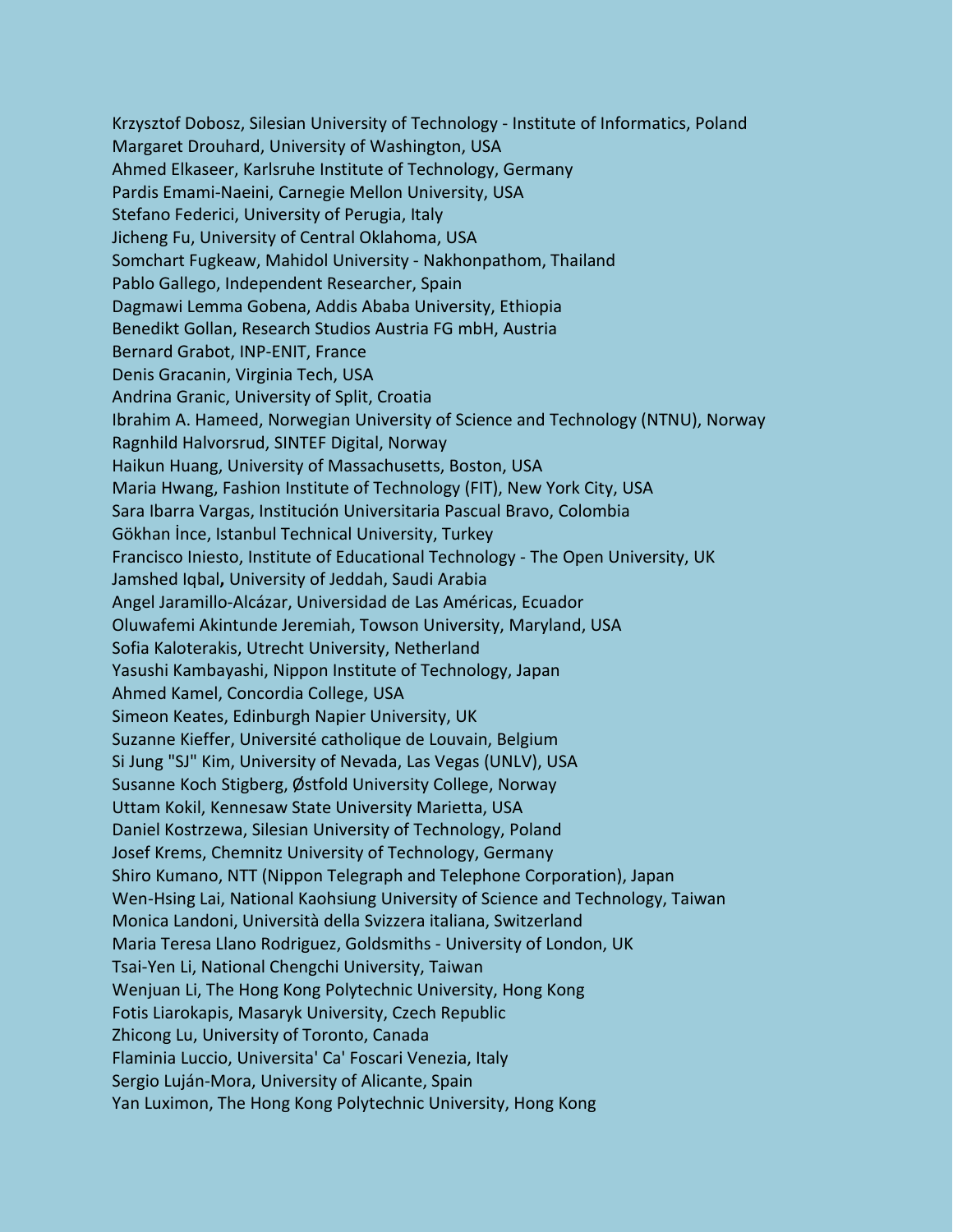Damian Lyons, Fordham University, USA Galina Madjaroff, University of Maryland Baltimore County, USA Laura Maye, School of Computer Science and Information Technology - University College Cork, Ireland Weizhi Meng, Technical University of Denmark, Denmark Xiaojun Meng, Noah's Ark Lab | Huawei Technologies, Shenzhen, China Daniel R. Mestre, CNRS Institute of Movement Sciences - Mediterranean Virtual Reality Center, Marseilles, France Mariofanna Milanova, University of Arkansas at Little Rock, USA Harald Milchrahm, Institute for Software technology - Technical University Graz, Austria Leslie Miller, Iowa State University - Ames, USA Alexander Mirnig, Center for Human-Computer Interaction | University of Salzburg, Austria Arturo Moquillaza, Pontificia Universidad Católica del Perú, Peru Nicholas H. Müller, University of Applied Sciences Würzburg-Schweinfurt, Germany Roger Ng, The Hong Kong Polytechnic University, Hong Kong Rikke Toft Nørgård, Aarhus University, Denmark Tom Ongwere, University of Dayton, Ohio, USA Athina Papadopoulou, Massachusetts Institute of Technology (MIT), USA Vida Pashaei, University of Arizona, USA Freddy Alberto Paz Espinoza, Pontificia Universidad Católica del Perú, Peru Jorge Henrique Piazentin Ono, New York University - Tandon School of Engineering, USA Jorge Luis Pérez Medina, Universidad de Las Américas, Ecuador Brian Pickering, IT Innovation Centre - University of Southampton, UK Thomas M. Prinz, Friedrich Schiller University Jena, Germany Annu Sible Prabhakar, University of Cincinnati, USA Marina Puyuelo Cazorla, Universitat Politècnica de València, Spain Yuanyuan (Heather) Qian, Carleton University in Ottawa, Canada Rafael Radkowski, Iowa State University, USA Mariusz Rawski, Warsaw University of Technology, Poland Joni O. Salminen, Qatar Computing Research Institute - Hamad Bin Khalifa University, Qatar / Turku School of Economics - University of Turku, Finland Sandra Sanchez-Gordon, Escuela Politécnica Nacional, Ecuador Antonio-José Sánchez-Salmerón, Instituto de Automática e Informática Industrial - Universidad Politécnica de Valencia, Spain Diana Saplacan, University of Oslo, Norway Trenton Schulz, Norwegian Computing Center, Norway Kamran Sedig, Western University, Ontario, Canada Sylvain Senecal, HEC Montreal, Canada Michael Sengpiel, Universität zu Lübeck, Germany Mazyar Seraj, University of Bremen | German Research Center for AI (DFKI), Germany Fereshteh Shahmiri, Georgia Tech, USA Marie Sjölinder, RISE, Sweden Jesse Smith, University of California, Davis, USA Zdzisław Sroczyński, Silesian University of Technology, Gliwice, Poland